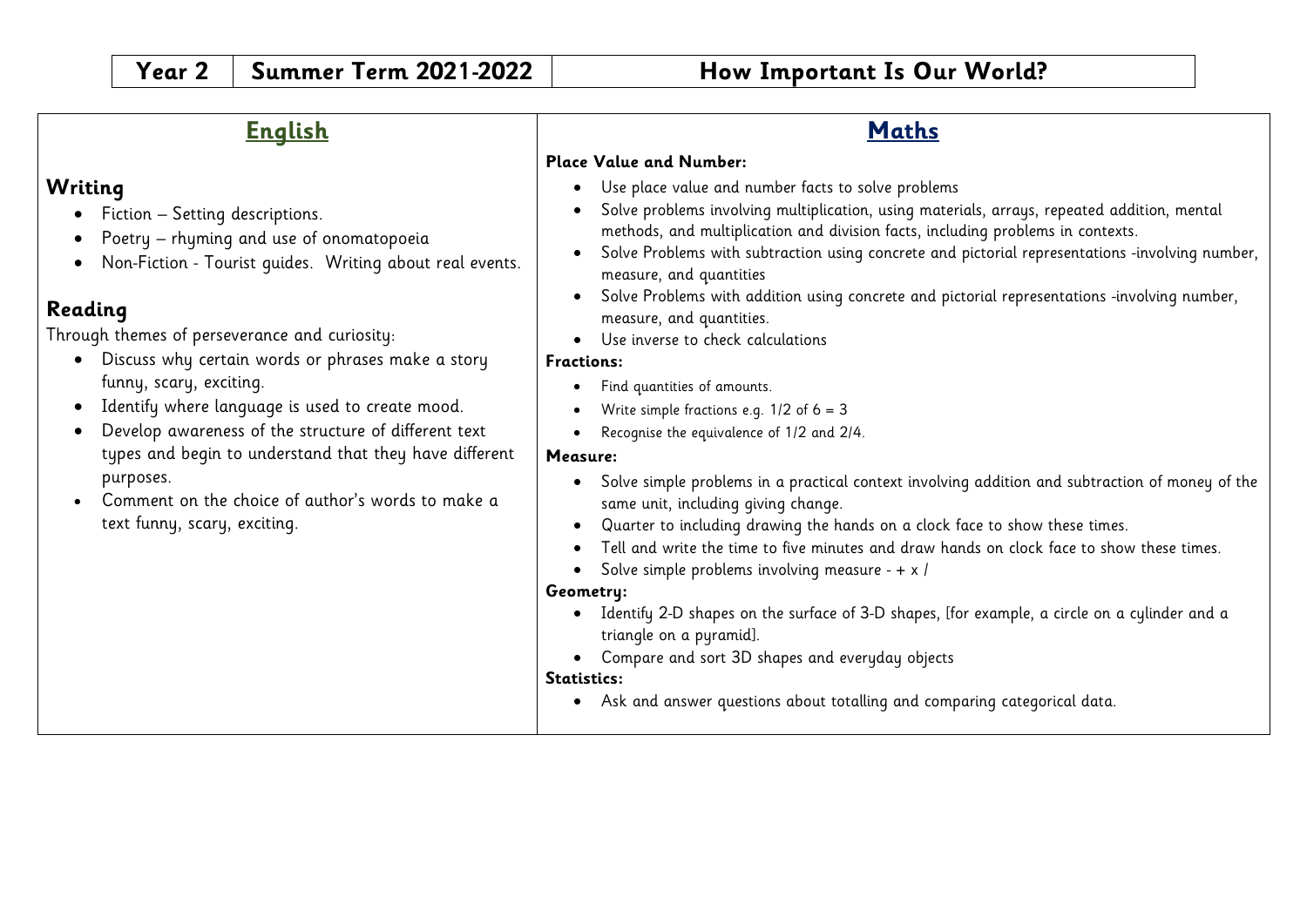| Key Knowledge                                                                                                                                                                                                                                                                                                                                                                                                                                                                                                                                                                                                                                                                                                                                        | <b>Useful links</b>                                                                                                                                                                                                    | Vocabulary                                                                                                                                                                                                                                                                                                                        |
|------------------------------------------------------------------------------------------------------------------------------------------------------------------------------------------------------------------------------------------------------------------------------------------------------------------------------------------------------------------------------------------------------------------------------------------------------------------------------------------------------------------------------------------------------------------------------------------------------------------------------------------------------------------------------------------------------------------------------------------------------|------------------------------------------------------------------------------------------------------------------------------------------------------------------------------------------------------------------------|-----------------------------------------------------------------------------------------------------------------------------------------------------------------------------------------------------------------------------------------------------------------------------------------------------------------------------------|
| <b>Science</b><br>Animals including humans. Living things and their habitats:<br>• The five major world habitats are - forests/woodlands,<br>grasslands, deserts, mountains and polar regions, and aquatic<br>habitat.<br>Habitats in our local area are - urban, woodland, and pond<br>$\bullet$<br>habitats.<br>You can keep yourself healthy by eating healthy foods, getting<br>daily exercise (running, swimming, walking, playing sports),<br>keeping clean by washing your body and by brushing your teeth<br>every day.                                                                                                                                                                                                                      | https://www.bbc.co.uk/bitesize/topics/zx882hv<br>Keeping Healthy:<br>https://www.youtube.com/watch?v=dhpCdqOtuj0<br>Recipes for the family:<br>https://www.bbcgoodfood.com/recipes/collection/healthy-<br>kids-recipes | food, exercise, hygiene,<br>living, dead, habitat,<br>woodland, pond, desert,<br>micro-habitat<br>question, answer, observe,<br>observing, equipment,<br>identify, classify, sort,<br>group, chart, data,<br>compare, contrast,<br>describe, predict, gather,<br>measurement, test,                                               |
| <b>History</b><br>Florence Nightingale Study:<br>Florence Nightingale was born in 1820, in Italy, but moved to Britain<br>$\bullet$<br>when she was 5 years old.<br>She was a British nurse and is most famous for making hospitals safer<br>places to be.<br>Florence gained the nickname 'the Lady with the Lamp', because during<br>the Crimean War, she walked among the hospital beds at night with a<br>light in her hand.<br>Fire of London Study:<br>The fire started in a bakery, on Pudding Lane on Sunday 2nd<br>$\bullet$<br>September 1666.<br>13,200 houses were burnt down, but only 6 people lost their lives.<br>$\bullet$<br>Samuel Pepys wrote about the fire in his diary. It is one of the most<br>famous diaries in the world. | lorrance<br>https://www.youtube.com/watch?v=YKZlYuMwwMs<br>https://www.youtube.com/watch?v=DSH81jl-uAk<br>https://www.youtube.com/watch?v=RZqDNYhcN6U                                                                  | old, new, year, decade,<br>century, living memory,<br>memories, opinion,<br>artefact, earliest, latest,<br>past, present, future, new,<br>newest, old, oldest,<br>modern, before,<br>The Great Fire of London.<br>Samuel Pepys, diary,<br>danger, St Paul's<br>Cathedral, impact,<br>significant, memorial,<br>research, evidence |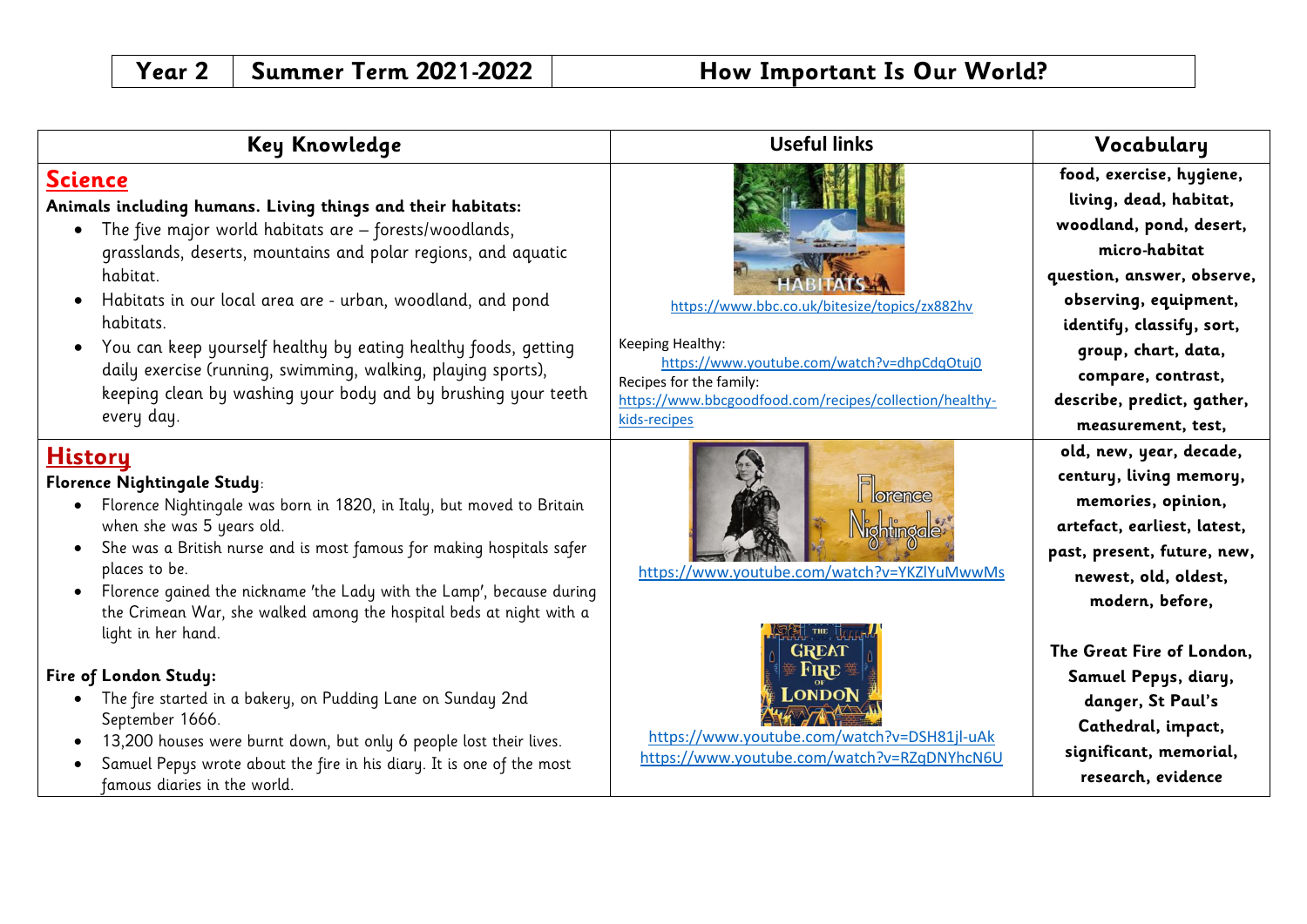## **Geography**

- An atlas is a book that shows where continents, countries and oceans of the world are. Know what an atlas / globe is. Know how to use an atlas / globe.
- The 7 continents of the world are: North America South America, Europe, Africa, Asia and Australasia.
- The 5 oceans of the world are the Pacific, Atlantic, Indian, Artic and Southern oceans.
- Examples of physical features include: mountains, lakes, islands, valleys, rivers, cliffs, forests and beaches.

# **Art & Design**

### **Joan Miro:**

- Joan Miro was a male, surrealist painter and sculpture.
- Surrealisim is a type of art where the artist paints or makes things that are unexpected, random and to us, may look a little strange!

# **Design Technology**

- Sculpture is when you create an object that has length, width and height.
- Cutting, grating and peeling are different techniques that can be used to prepare foods such as apples, cheese and carrots.
- Scales are used to measure and weigh ingredients when cooking or baking.





[https://www.youtube.com/watch?v=O9rAdb\\_ULp0](https://www.youtube.com/watch?v=O9rAdb_ULp0)



[https://www.youtube.com/watch?v=zo0lx\\_tFhH0](https://www.youtube.com/watch?v=zo0lx_tFhH0) [https://www.youtube.com/watch?v=HY\\_ygiwVlCM](https://www.youtube.com/watch?v=HY_ygiwVlCM)

**key, map, symbols, route, changes, world map, country, continent, human, physical, describe, Europe, Non-European, feature, lake, cliff, valley, island, river, forest, beach, mountain, ocean, land, globe, artic, Antarctic, Southern, Atlantic, Indian, physical, man-made, surrealism, expression, sculpture, tone, malleable, ridged, material, adhesives, construct,**

**bridge technique, claw technique, peeling, grating**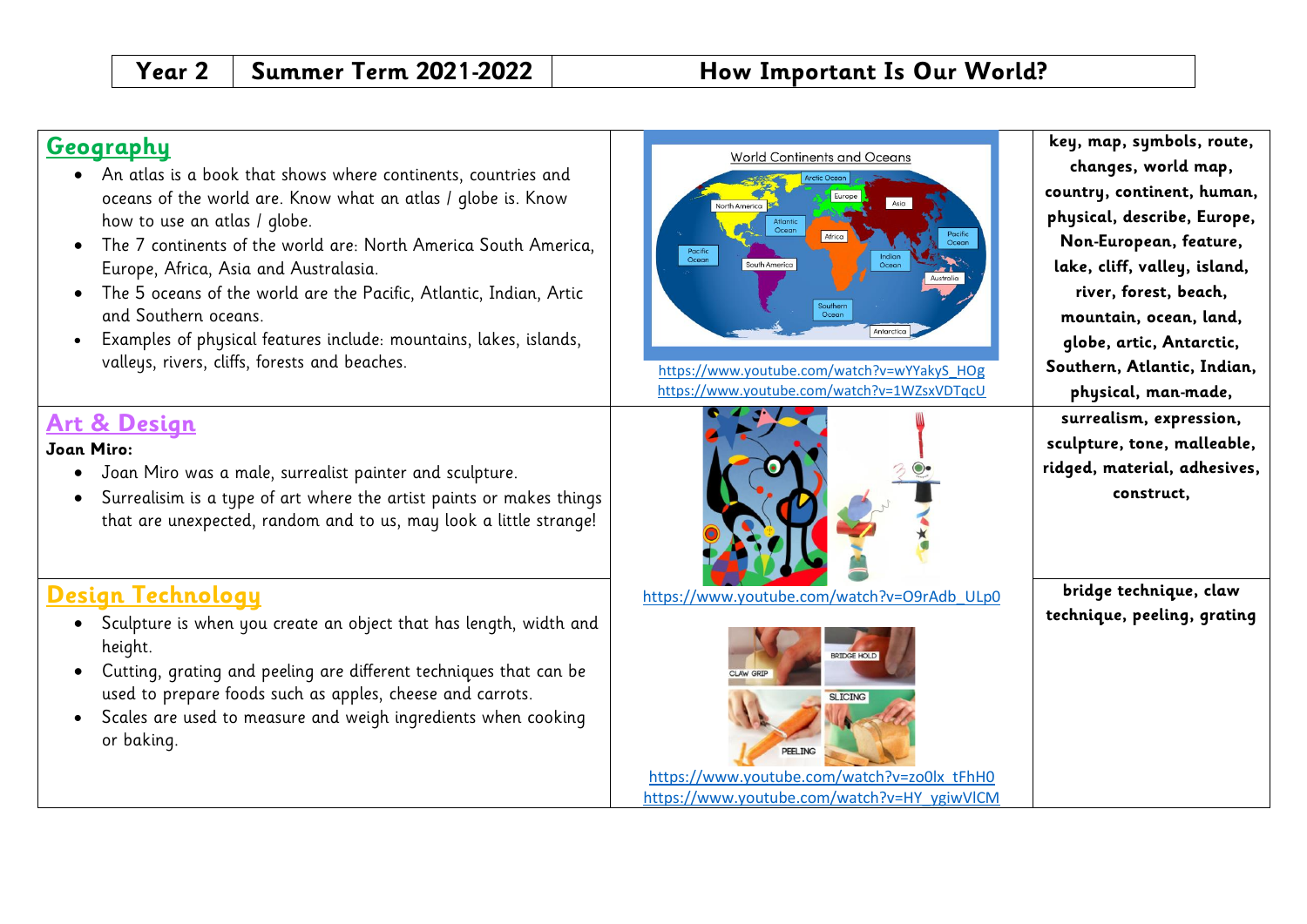| <b>Music</b><br>Composing means to make up a piece of music.<br>You compose music by arranging notes to make a phrase, just like<br>write a sentence.<br>Music can have different moods e.g. sad, happy, excited.<br>$\bullet$<br>Short melodic phrases and repeated rhythmic patterns are called<br>ostinati.<br>Music can have long and short sounds, and/or changes in speed,<br>volume and the types of instruments played.      | <b>Wood sounder</b><br><b>Hand drum</b><br><b>Wooden block</b><br>Triangle<br>Maracas<br><b>Tambourine</b><br>Castanet<br><b>Hand bells</b><br><b>Sleigh Bells</b><br>Chime bar                                                                                                                                                                                                                                                                                                                                                                                                                                                                                                                                                                                                                                                                                                                            | phrase, sequence, ostinato,<br>drone, graphic score, beat,<br>rhythm, pattern,<br>pitch, dynamics, tempo,<br>structure, timbre, duration,             |
|--------------------------------------------------------------------------------------------------------------------------------------------------------------------------------------------------------------------------------------------------------------------------------------------------------------------------------------------------------------------------------------------------------------------------------------|------------------------------------------------------------------------------------------------------------------------------------------------------------------------------------------------------------------------------------------------------------------------------------------------------------------------------------------------------------------------------------------------------------------------------------------------------------------------------------------------------------------------------------------------------------------------------------------------------------------------------------------------------------------------------------------------------------------------------------------------------------------------------------------------------------------------------------------------------------------------------------------------------------|-------------------------------------------------------------------------------------------------------------------------------------------------------|
| Computing<br>Scratch is a free programming website where you can create your<br>own interactive stories, games, and animations.<br>An algorithm is list of rules to follow in order to solve a problem.<br>Algorithms need to have their steps in the right order.<br>In computer programming and software development, debugging<br>is the process of finding and resolving bugs within computer<br>programs, software, or systems. | What is an ostinato:<br>https://www.youtube.com/watch?v=jK2IOfGTRIs<br>https://www.youtube.com/watch?v=XFCiSquIYqq<br>What is an algorithm?<br>https://www.bbc.co.uk/bitesize/topics/z3tbwmn/articles/z3whpv4<br>Scratch Programme: https://scratch.mit.edu/<br><b>TOM</b><br><b>Blocks</b><br><b>Stage</b><br>$\bullet$<br>$\begin{picture}(20,20) \put(0,0){\dashbox{0.5}(5,0){ }} \put(15,0){\circle{10}} \put(25,0){\circle{10}} \put(25,0){\circle{10}} \put(25,0){\circle{10}} \put(25,0){\circle{10}} \put(25,0){\circle{10}} \put(25,0){\circle{10}} \put(25,0){\circle{10}} \put(25,0){\circle{10}} \put(25,0){\circle{10}} \put(25,0){\circle{10}} \put(25,0){\circle{10}} \put(25,0){\circle{10}} \put(25,0$<br><b>CO</b><br><b>Put your</b><br>. <b>0</b> mm<br>code here<br>$-0.0$<br><b>O</b> mote contexts<br>$\bullet$ 0 $\bullet$ 0 $\bullet$ 0<br><b>Manage sprites</b><br>& backgrounds | algorithm, instructions,<br>commands, forward (fd),<br>left (lt), right (rt), move,<br>turn, clear screen (cs),<br>variable, repeat, sound,<br>block, |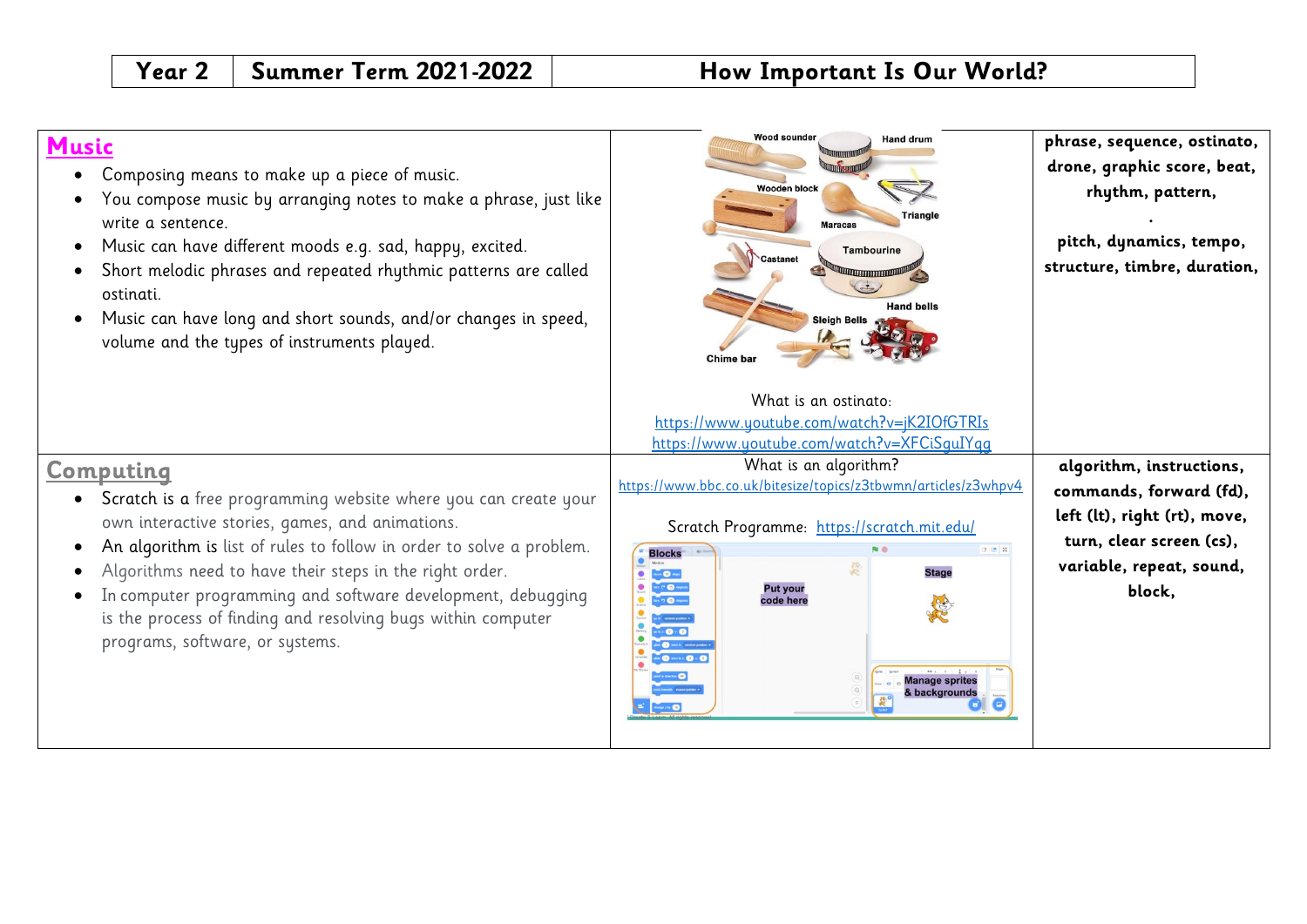# **Religious Education**

- Christians, Jews and Hindus show thankfulness to their God(s) in different ways.
- Holi is a Hindu festival that takes place every spring. It's all about new beginnings. Holi welcomes the spring season and celebrates the end of winter.
- Sukkot is a Jewish festival. Sukkot means "huts". Sukkot is a festival for giving thanks for many things, like food and shelter. It is when Jews celebrates the harvest and takes place in the autumn. Sukkot also reminds the biblical story of the Jews' escape from Equpt.

# **Physical Education**

- The Olympic Games are a global sporting event that aims to bring people together from multiple countries to compete. This athletic competition also hopes to inspire others and encourage humanity to help build a better world.
- Athletics is a name for various sports that test speed and strength. A person who takes part in an athletics competition is called an athlete. There are two types of athletics events, track and field.
- Track events are running and walking, whereas field events involve throwing and jumping.